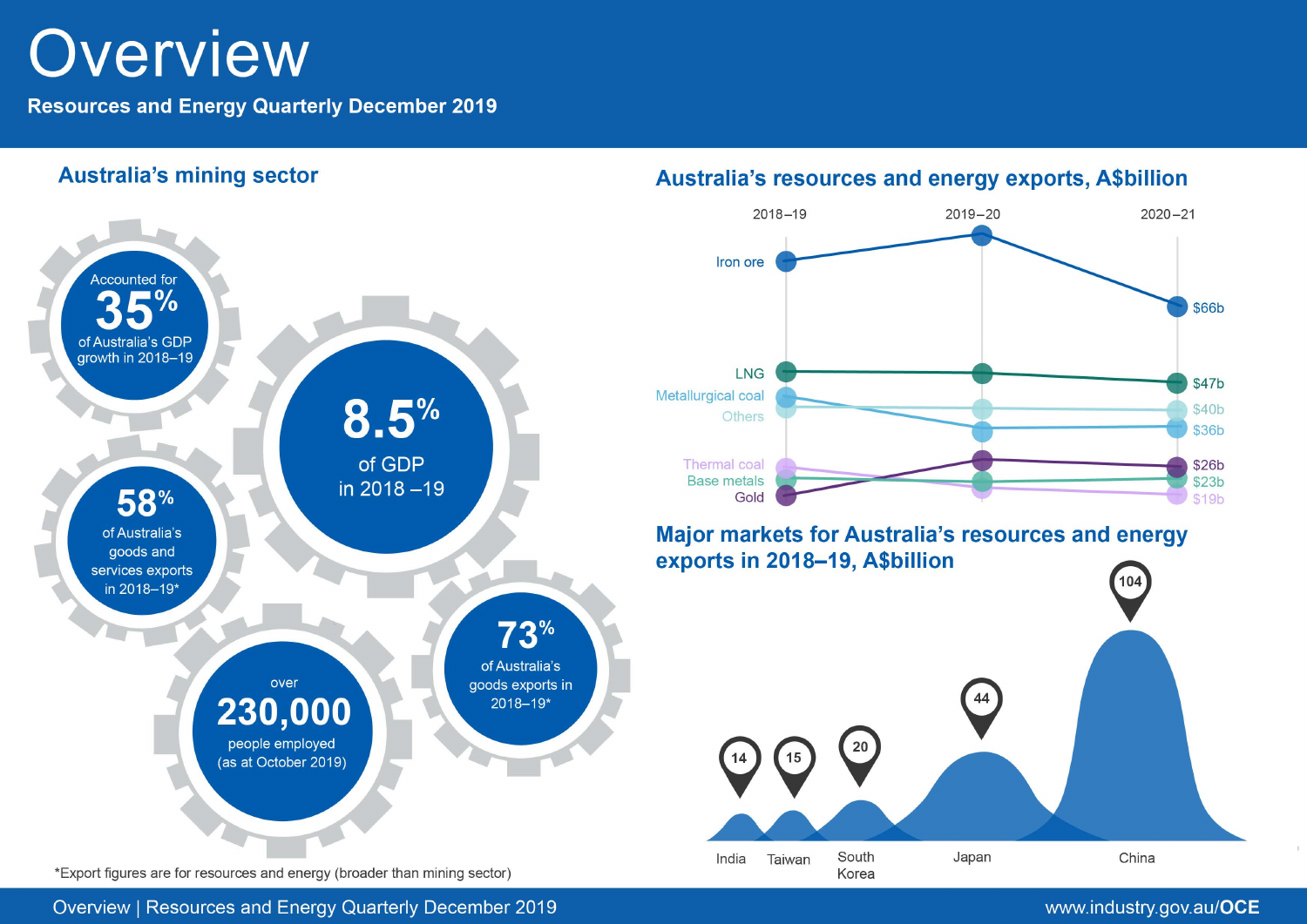## **1.1 Summary**

- The global industrial production slowdown and rising supply has seen the prices of Australia's major resource commodity exports fall from the 7-year highs set in the September quarter 2019. Prices are likely to drift down further over the outlook period, due to rising supply.
- If the prices are drifting down from high levels, as supply steadily recovers. Coal prices have fallen as supply rises and demand drops. Base and precious metal prices have wavered (in opposite directions), on the changing likelihood of a resolution of US-China trade tensions.
- **•** Offsetting the impact of weaker prices, both higher export volumes and a lower-than-expected Australian dollar are likely to see Australia's resource and energy export earnings in 2019–20 set a record \$281 billion (Figure 1.1). A stronger Australian dollar and price falls are likely to drive earnings down to \$256 billion in 2020–21.

#### **1.2 Export values**

## Australia's export values forecast to be \$280 billion in 2019–20

The Office of the Chief Economist's (OCE) Resources and Energy Export Values Index fell by 1.5 per cent in the year to the December quarter 2019. A 4.0 per cent rise in volumes was more than offset by a 5.3 per cent fall in prices. In 2019–20, resource and energy exports are forecast to rise from last year's record of \$279 billion, as a 5.9 per cent rise in volumes is largely offset by a 5.3 per cent fall in prices. In 2020–21, while export volumes are expected to rise by a further 1.6 per cent, a forecast lift in the Australian dollar and weaker commodity prices (down 10.8 per cent) are forecast to drive a 9 per cent fall in earnings to \$256 billion (Figure 1.2).

#### Ongoing weakness in the Australian dollar is helping to boost earnings

In Australian dollar terms, the OCE's Resources and Energy Commodity Price Index fell by 12.8 per cent (preliminary estimate) in the December quarter, and was 5.3 per cent higher than a year ago. In US dollar terms, the index fell by 12.2 per cent in the quarter, and was 8.9 per cent lower than a year before. An index of Australian dollar prices for resource commodity exports fell by 15.5 per cent in the December quarter, while an index of prices of energy commodities fell by 9.0 per cent (Figure 1.3).





Source: ABS (2019) International Trade in Goods and Services, 5368.0; Department of Industry, Innovation and Science (2019)





Source: Source: ABS (2019) International Trade in Goods and Services, 5368.0; Department of Industry, Innovation and Science (2019)

#### **Figure 1.1: Australia's resource and energy export values/volumes**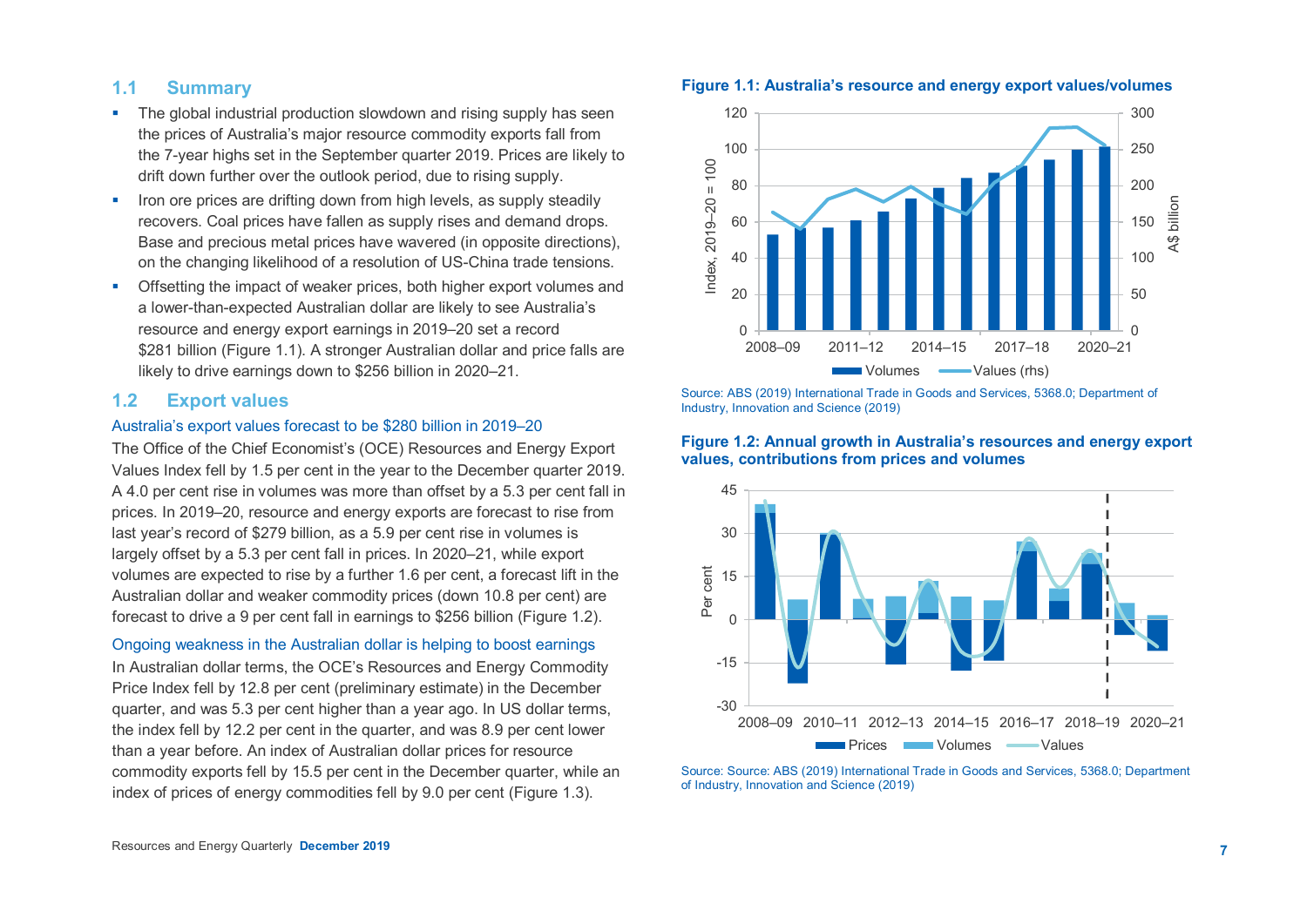

## **Figure 1.3: Resource and energy export prices, AUD terms**

Notes: The export price index is based on Australian dollar export unit values (EUVs, export values divided by volumes); the export price index is a Fisher price Index, which weights each commodity's EUV by its share of total export values.

Source: ABS (2019) International Trade in Goods and Services, 5368.0; Department of Industry, Innovation and Science (2019)

## **1.3 Macroeconomic, policy, trade and weather factors**

The past quarter has seen signs that the slowdown in world economic activity may have troughed. Growth in world trade contracted noticeably over 2019, as the fallout from US-China trade friction increased. The contraction contributed to global industrial production growth slowing almost to zero. A more stimulatory monetary stance by some of the major central banks and targeted fiscal and industry policy measures by China (to prevent further declines in economic growth), appear to be helping stabilise the global economic cycle. An easing of US-China trade tensions is expected to assist economic growth in 2020 and 2021.

Currency moves appear to have helped some countries weather the slowdown; however, the converse is that the sectors of the US economy exposed to foreign trade have been hurt by the strength of the US dollar.

The Chinese economy appears to have steadied at a lower pace of growth in the December quarter, as the impact of a series of carefully targeted measures — aimed at offsetting the impact of the initiation and/or escalation of US tariffs on Chinese goods — comes through. The Chinese authorities have adopted a more stimulatory monetary policy stance in recent months, and will likely loosen further if economic growth weakens significantly in the near term. However, Chinese officials remain focused on deleveraging the economy amidst comparatively high debt levels.

The Eurozone has slowed noticeably in 2019, as Chinese import demand falls and new vehicle emission standards cause a fall in vehicle sales. At the time of writing, the United Kingdom's (UK) parliamentary general election appears to have given the Conservative Government a clear mandate to leave the European Union. Brexit could be expected to aid business/consumer sentiment in the UK. Economic activity in the Middle East has deteriorated further, as oil prices settle at low levels and regional tensions persist. Iran's economy is feeling the impact of US sanctions.

A noticeable feature of the last few months has been the weakness in global coal markets. Strong Chinese and Indian imports — the latter due to a strong and extended monsoon season — have been unable to prevent price declines, as global coal supply increases. Supply has been boosted as currency weakness in some nations, such as Australia and Russia, helps their producers to maintain profits. Central bank actions to push interest rates down have lowered the opportunity cost of holding gold.

Some equity markets have rallied to record highs in recent weeks, in anticipation of the successful negotiation of a Phase One US-China trade deal. South Korea and Japan have resumed trade talks, after tit-for-tat measures impacted on trade between the two countries. However, the major risk to world growth over the outlook period remains a further escalation of protectionist trade measures between China, Europe, Japan, South Korea and the US.

The northern hemisphere winter is not expected to be colder or warmer than normal at this stage, suggesting that energy commodity usage may be close to average.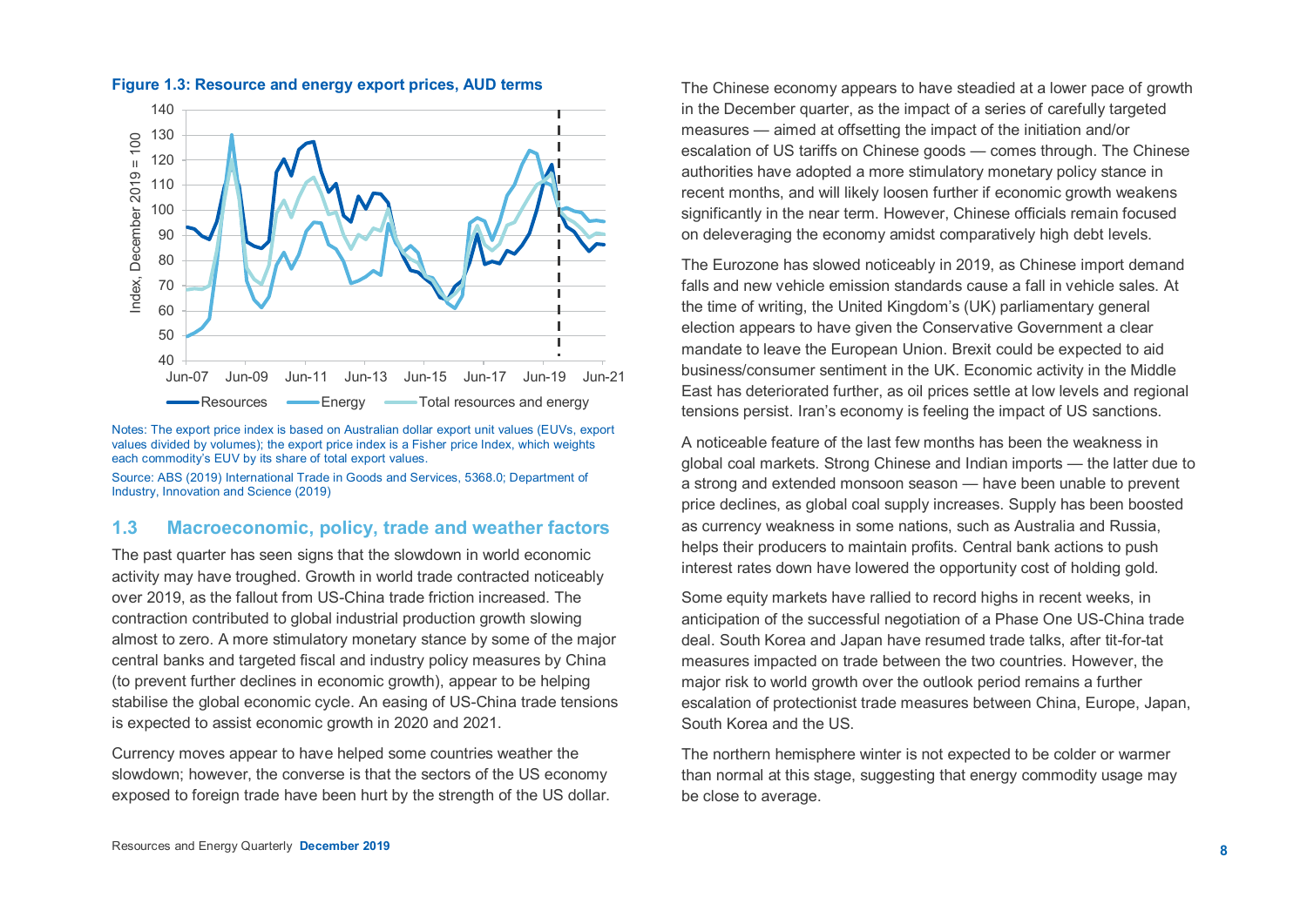# **1.4 Prices**

After reaching US\$120 a tonne earlier in the year, the iron ore price has consolidated in US\$75-95 a tonne range since the September 2019 *Resources and Energy Quarterly*. Bouts of restocking by Chinese steel mills have helped support the price as global supply steadily recovers from the impact of the fallout of a tailings dam collapse in Brazil in early 2019. The price is forecast to fall during 2020 (Figure 1.4), as growth in Chinese steel output eases and iron ore supply recovers further.

The prices of metallurgical and thermal coal fell (further) in the December quarter. The metallurgical coal price was impacted by rising supply and weak OECD demand, but is likely to stage a modest recovery over the outlook period, as expansions are put on hold and high-cost miners cut production (Figure 1.4). Rising supply and softer demand has put pressure on the thermal coal price. Low spot LNG prices have also encouraged coal-to-gas switching adding to weak OECD coal demand. Prices are likely to remain subdued over the outlook period, as oversupply persists.

Oil prices have steadied in a relatively narrow band over the past quarter, as signs of OPEC+ supply discipline lower worries about rising global inventories. On the expectation that the benchmark Brent price holds above the US\$60 a barrel mark over the outlook period, Australia's growing oil, condensate and LNG exports (of which, the vast majority are linked to oil prices) should drift lower as the Australian dollar strengthens.

The gold price reversed some of the year's strong gains in early November, as funds flowed towards bond and equity markets. Price dips over the coming year are likely to attract strong central bank, investor and jewellery demand. Base metal prices have been flat (aluminium and copper) to significantly higher (nickel and zinc) over the past quarter, as worries over supply add to some optimism about a US-China trade deal. Nickel has been the standout, as the Indonesian government brought forward an export ban and the long term outlook for battery demand strengthened. Base metals should generally hold relatively buoyant levels over the outlook period (Figure 1.5), as the world economy steadies and base metal supply remains relatively constrained.

#### **Figure 1.4: Bulk commodity prices**



Notes: Prices are in US dollars, and are the international benchmark prices Source: Bloomberg (2019)

## **Figure 1.5: Base metal prices**



Notes: Prices are in US dollars, and are the international benchmark prices Source: Bloomberg (2019)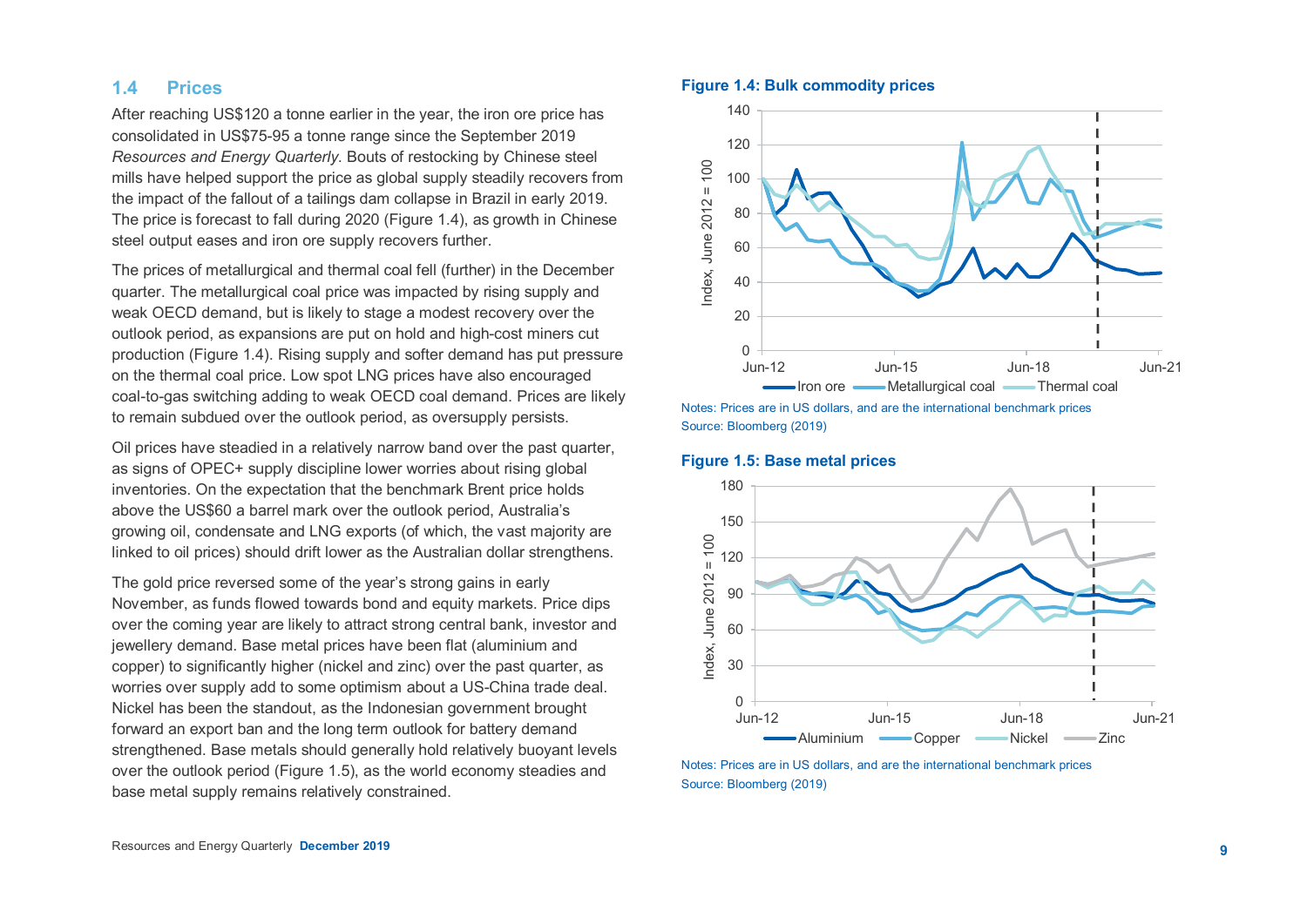# **1.5 Export volumes**

#### Export volumes to grow, driven by growing energy exports

The OCE's Resources and Energy Export Volumes Index (preliminary estimate) declined by 0.8 per cent in the December quarter from the September quarter 2019 record. Energy commodity volumes rose by 3.0 per cent and resource commodity volumes rose by 5.5 per cent over the year. Volumes are expected to show solid growth (largely across-theboard) in 2019–20, but much more tepid growth in 2020–21.

# **1.6 Contribution to growth and investment**

#### Mining industry continues to support overall economic growth

Australia's real Gross Domestic Product (GDP) grew by 0.4 per cent in the September quarter 2019, and by 1.7 per cent over the year. The mining industry directly accounted for over a third of the growth in Australia's GDP in the year to the September quarter 2019. Mining value-added rose by 0.7 per cent in the September quarter to be 7.4 per cent higher over the year, driven by growth in oil and gas extraction and bulk commodity mining.

Oil and gas extraction has been the largest contributor to mining industry value-added growth in the last few years, propelled by growing export volumes associated with the LNG export boom. In the coming few years, it is likely that this sector will make a much smaller contribution to GDP, as the fruits of the expansion of the 2010's diminish in size.

Since the global financial crisis, swings in Australian resource and energy export earnings have correlated very closely with swings in nominal GDP (Figure 1.6). The rising share of resource and energy commodity export earnings in Australia's nominal GDP — driven by favourable gains in our terms of trade and the fruits of the resource commodity investment boom — appears to have made resource and energy exports a significant swing factor in the economy. With growth in resource and energy export values having topped out in the second half of 2019, if the correlation persists, a sharp slowing in resource export earnings growth could have significant implications for nominal GDP growth.

#### **Figure 1.6: Australia's nominal GDP vs resource and energy commodity export earnings, annual per cent change**



#### Mining investment is picking up

The ABS Private New Capital Expenditure and Expected Expenditure survey shows that investment by Australia's mining industry was \$8.7 billion in the September quarter 2019, up 3.4 per cent over the year. Total investment for 2018–19 has been revised down marginally, to \$33 billion. This amounted to a fall of 8.3 per cent — the smallest fall in more than five years. However, investment remains well below its recent peak of \$95 billion at the height of the LNG boom in 2012–13.

Higher commodity prices in the past two years appear to have encouraged miners in Australia to replace ageing plant and equipment and to expand their fleets. Increased capital expenditure (capex) in the September quarter 2019 was driven by higher investment in metal ores and coal mining (Figure 1.7). Buildings and structures edged up in the September quarter, while plant and equipment spending continues to recover strongly, with capex at a 5-year high in the September quarter 2019 (Figure 1.8).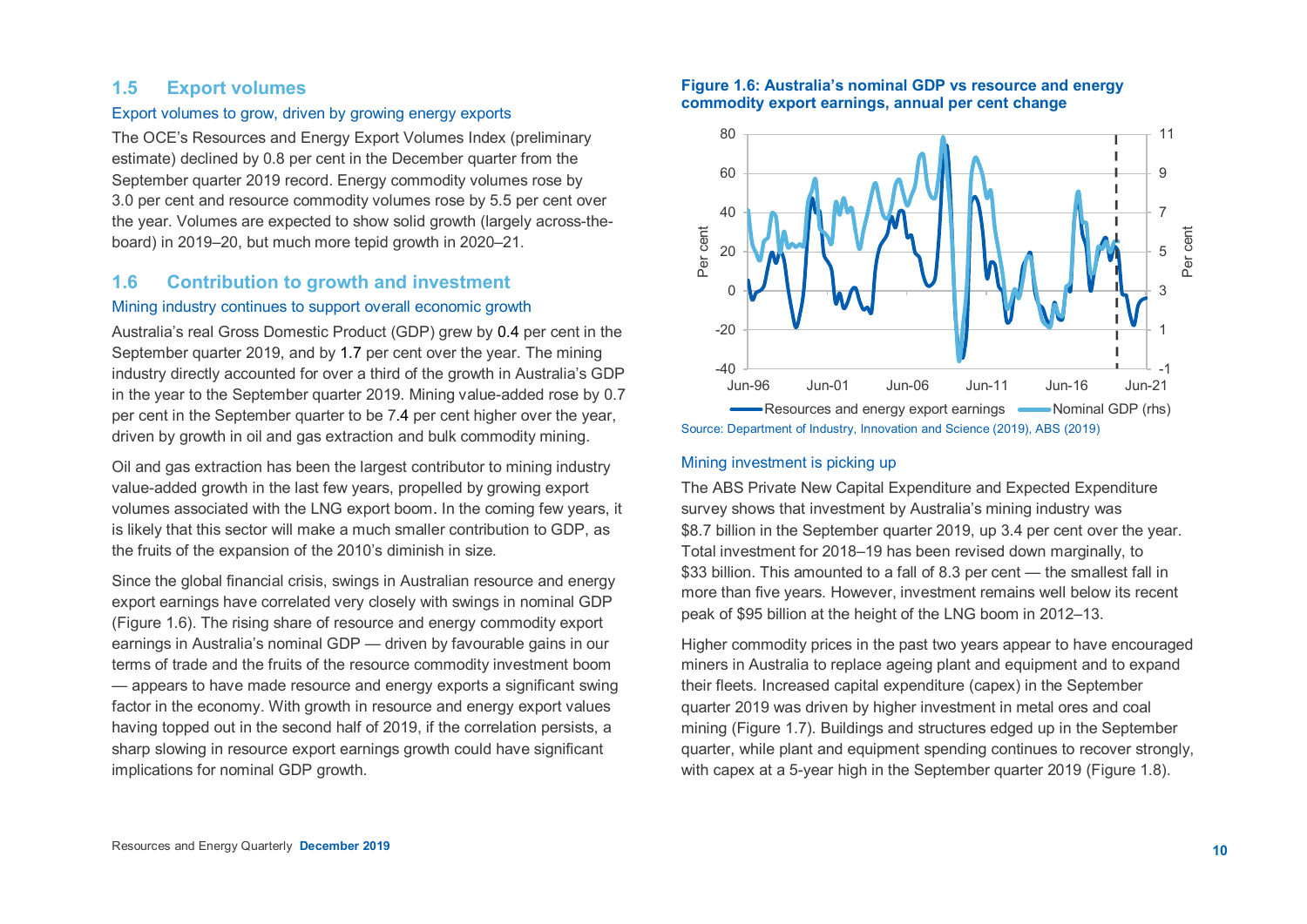

**Fi gure 1.7: Mining industry capital expenditure by commodity**

Notes: Other mining includes non-metallic mineral mining and quarrying and exploration and other mining support services; chart data is in nominal terms

Source: ABS (2019) Private New Capital Expenditure and Expected Expenditure, 5625.0



**Figure 1.8: Mining industry capital expenditure by type, quarterly**

Notes: Chart data is in nominal terms

Source: ABS (2019) Private New Capital Expenditure and Expected Expenditure, 5625.0

Forward expectations (Figure 1.9) suggest that mining companies generally expect investment over 2019–20 to lift by about 15 per cent, to an estimated \$38 billion for the year. Actual spending for the September quarter 2019 — the first quarter of the 2019–20 financial year — is trending slightly above what previous estimates suggested. Growth in prices for gold, iron ore and other minerals are leading to new investment plans, including re-opening of mines previously closed. However, investment in new greenfield projects remains well below the levels of early this decade (see the *Major Projects* chapter).

#### **Figure 1.9: Mining industry capital expenditure, fiscal year**



Notes: Chart data is in nominal terms

Source: ABS (2019) Private New Capital Expenditure and Expected Expenditure, 5625.0

Data on exploration spending (adjusted for inflation) suggests that a recovery in mining capital expenditure is underway (Figure 1.10). Exploration spending for all commodities grew by 19 per cent through the year, to reach \$897 million in the September quarter. More information on the future pipeline for investment in the mining sector can be found in this edition's *Major Projects* chapter.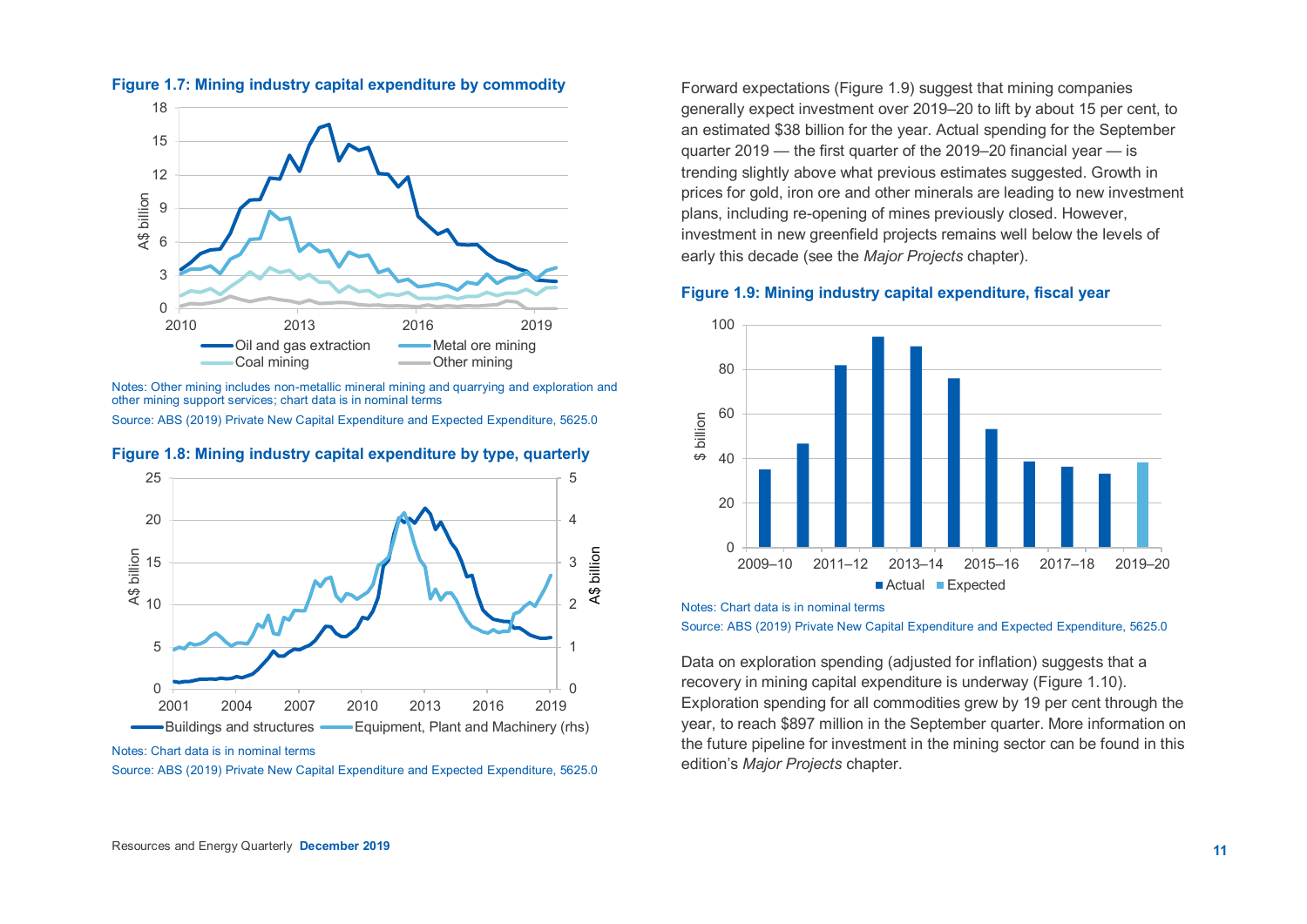

#### **Figure 1.10: Mining capital expenditure vs exploration, quarterly**

#### Notes: Chart data is in real terms

Source: ABS (2019) Private Capital Expenditure Survey, Mining, Chain Volume measure, 5625.0

# **1.7 Revisions to the outlook**

At \$281 billion, the new forecast for Australia's resources and energy export earnings in 2019–20 is down \$1 billion from the forecast in the September 2019 *Resources and Energy Quarterly* (Figure 1.11). Most resource and energy commodity prices have weakened noticeably, and the impact of that decline has only been partially outweighed by both forecasts of stronger volumes and the adoption of a weaker exchange rate profile (of the Australian dollar against the US dollar) than encapsulated in our September 2019 forecasts.

In 2020–21, weaker prices — virtually across the board — and a rising exchange rate, will drive a noticeable fall in export earnings. Export earnings are now forecast to be \$256 billion, down from \$258 billion forecast in the September 2019 *Resources and Energy Quarterly*.

#### **Figure 1.11: Resource and energy exports, by forecast release**



Notes: Chart data is in nominal terms Source: Department of Industry, Innovation and Science (2019)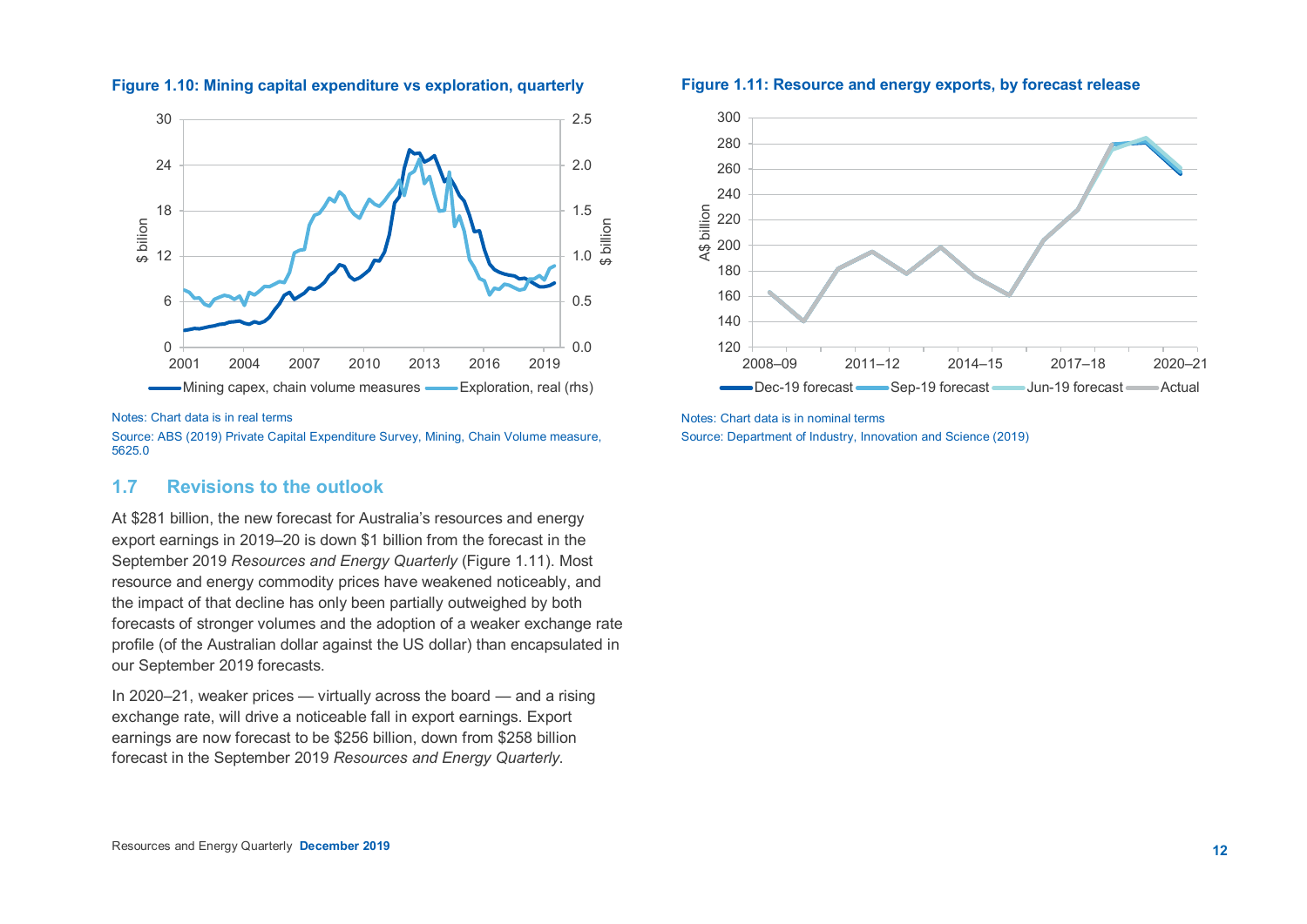

#### Figure 1.12: Australia's major resource & energy commodity exports

#### CAGR per cent change from 2018-19

2020-21f

2019-20f

| volume               | EUV              | value                | volume               | EUV              | value                |
|----------------------|------------------|----------------------|----------------------|------------------|----------------------|
| ▲                    | ▲                | ▲                    | Δ                    |                  | $\blacktriangledown$ |
| 5                    | $\overline{4}$   | 9                    | 3                    | $-11$            | -8                   |
| Δ                    |                  |                      | ▲                    | v                | V                    |
| 9                    | -8               | $-1$                 | $\overline{4}$       | $-7$             | -3                   |
| Δ                    |                  |                      | Δ                    |                  |                      |
| $\sqrt{2}$           | $-20$            | $-18$                | $\overline{4}$       | $-13$            | $-10$                |
| ▲                    | V                | $\blacktriangledown$ | $\blacktriangle$     |                  | $\blacktriangledown$ |
| $\mathbf{1}$         | $-21$            | $-20$                | $\mathbf{1}$         | $-16$            | $-15$                |
| ▲                    | Δ                | $\blacktriangle$     | Δ                    | $\blacktriangle$ | $\blacktriangle$     |
| 24                   | 20               | 48                   | 10                   | $\overline{7}$   | 18                   |
| ▲                    | V                | $\blacktriangledown$ | Δ                    |                  | $\blacktriangledown$ |
| $\mathbf{1}$         | $-17$            | $-16$                | $\overline{1}$       | $-11$            | $-10$                |
| $\blacktriangle$     | V                | V                    | ▲                    |                  | Δ                    |
| $\mathbf{1}$         | $-7$             | $-6$                 | $\overline{4}$       | $-1$             | $\mathbf{2}$         |
| $\blacktriangle$     |                  | ▲                    | ▲                    |                  | Δ                    |
| 21                   | -3               | 18                   | 10                   | $-4$             | 6                    |
| $\blacktriangledown$ | V                | $\blacktriangledown$ | $\blacktriangledown$ | v                | $\blacktriangledown$ |
| $-6$                 | $-10$            | $-16$                | -3                   | $-11$            | $-13$                |
| $\blacktriangle$     | ▼                | $\blacktriangledown$ | ▲                    | ▼                | $\blacktriangledown$ |
| 6                    | $-15$            | $-10$                | 3                    | $-12$            | -9                   |
| $\blacktriangledown$ | $\blacktriangle$ | ▲                    | Δ                    | Δ                | $\blacktriangle$     |
| $-7$                 | 12               | $\overline{4}$       | $10$                 | $\overline{4}$   | 14                   |
|                      | ▲                | Δ                    | V                    | Δ                | $\blacktriangle$     |
| $-1$                 | 36               | 34                   | $-2$                 | 20               | 17                   |

Notes: f forecast.

Source: ABS (2019) International Trade in Goods and Services, 5368.0; Department of Industry, Innovation and Science (2019)

2018-19 2019-20 f 2020-21 f